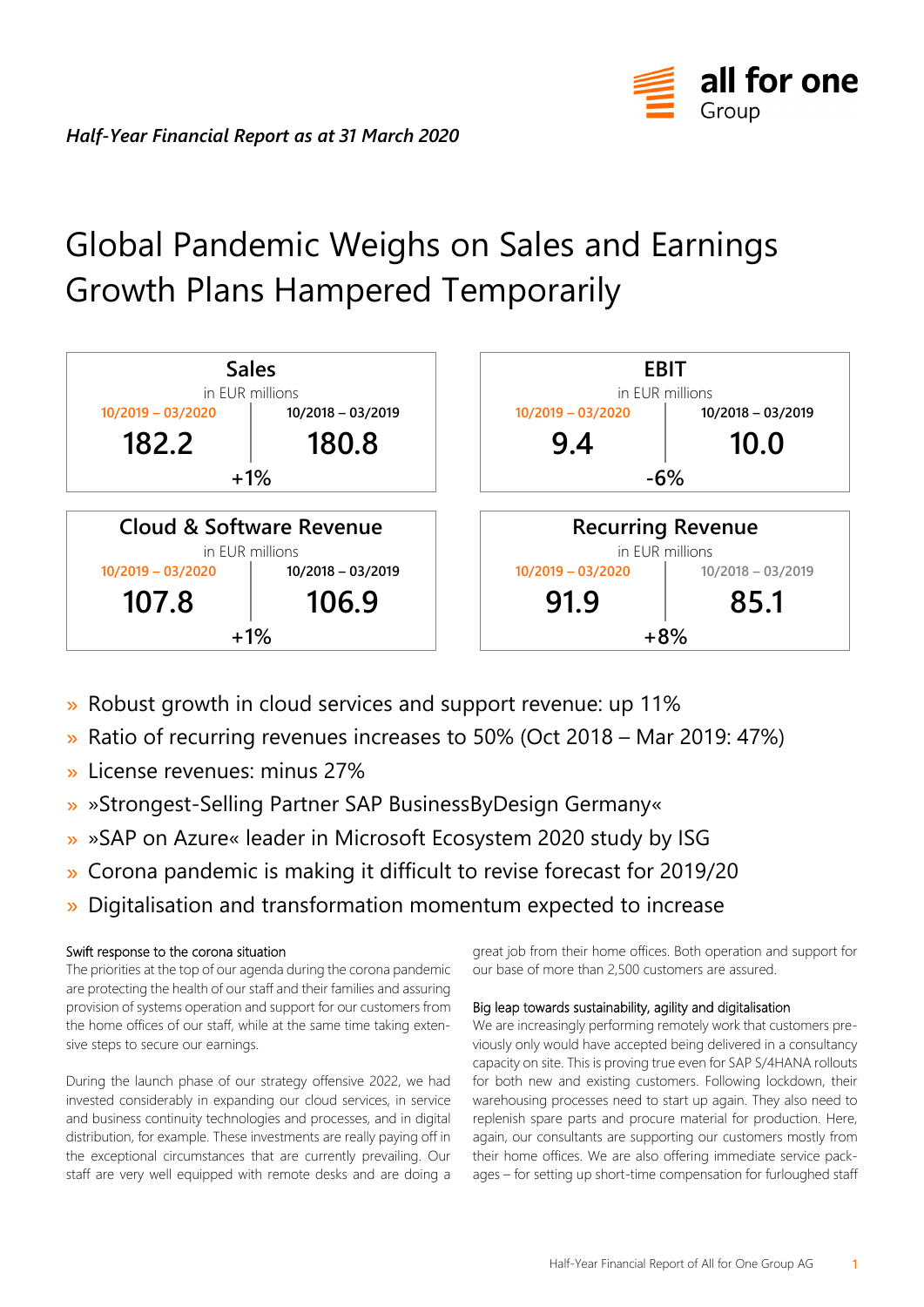or digital collaboration, for example – to help our customers cope with the current challenges. In doing so, we are helping to contain the spread of the COVID-19 virus.

The challenge now is to overcome this crisis and to then grasp the opportunity to take a huge leap forward towards sustainability, agility and digitalisation, and to emerge from the crisis stronger than before. SAP has awarded us the accolade of »Strongest-Selling Partner in Germany« for our successful marketing of the SAP Business ByDesign ERP cloud solution. In their study »Provider Lens Microsoft Ecosystem 2020«, market observers ISG ranked us as »Leader SAP on Azure« in recognition of the scope and performance of our SAP S/4HANA portfolio on Microsoft's cloud platform. United VARs, our alliance that rolls out SAP projects around the globe, was awarded an SAP Pinnacle Award as strongest-selling »SAP Global Platinum Reseller« for the second time in 2020 following 2017.

## EARNINGS SITUATION

#### Sales performance

| in KEUR                                 | $10/2019 -$<br>03/2020 | $10/2018 -$<br>03/2019 |
|-----------------------------------------|------------------------|------------------------|
| Cloud services and support (1)          | 37,695                 | 33,916                 |
| Software licenses and support (2)       | 70,093                 | 72,963                 |
| Software licenses                       | 15,917                 | 21,739                 |
| Software support (3)                    | 54,176                 | 51,224                 |
| Consulting and services                 | 74.370                 | 73,960                 |
| Sales revenues                          | 182,158                | 180.839                |
|                                         |                        |                        |
| Cloud and software revenues $(1) + (2)$ | 107,788                | 106,879                |
| Recurring revenues $(1) + (3)$          | 91.871                 | 85,140                 |

In spite of strongly declining willingness to invest and the failure to materialise of follow-on licenses, we were able to increase our nonrecurring revenues from the sale of software licenses by 5% in the 2nd quarter 2019/20 to EUR 5.5 million. By year on year comparison for the first six months, however, the decrease to EUR 15.9 million (minus 27%) is still considerable.

Despite corona, our cloud business – a core module in our strategy offensive 2022 – continues to grow robustly albeit somewhat more moderately. We were able to increase recurring revenues from cloud services and support by 10% to EUR 18.8 million in the second 2nd quarter 2019/20. By year on year comparison for the first six months, this equates to growth of 11% to EUR 37.7 million.

Overall, recurring revenues increased by 8% to EUR 91.9 million compared to the prior half-year and include both the aforementioned cloud services and support sales, as well as software support revenues (up 6% to EUR 54.2 million). As such, the share of total sales attributable to recurring revenues increased to 50% (Oct 2018 – Mar 2019: 47%) in the 6-month period. The increase in recurring

revenues (plus EUR 6.7 million) was therefore greater than the decrease in non-recurring revenues from the sale of software licenses (minus EUR 5.8 million). Including consulting and services sales (plus 1% to EUR 74.4 million), total revenue for the 6-month period (Oct 2019 – Mar 2020) amounted to EUR 182.2 million (plus 1%). The 2nd quarter 2019/20 contributed to this development with sales of EUR 89.8 million (plus 4%, of which around 1 percentage point was generated inorganically).

## Earnings performance

We started applying IFRS 16 Leases with effect from 1 October 2019. Prior-year figures were not adjusted (modified retrospective method).

| in KEUR                                                                     | $10/2019 -$<br>03/2020 | $10/2018 -$<br>03/2019 1 |
|-----------------------------------------------------------------------------|------------------------|--------------------------|
| Sales revenues                                                              | 182,158                | 180,839                  |
| Cost of materials and purchased services                                    | $-61,779$              | $-63,985$                |
| Personnel expenses                                                          | $-80,058$              | $-76,418$                |
| Depreciation, amortisation and impairment on<br>intangible and fixed assets | $-11,221$              | $-5,638$                 |
| Impairment expenses of financial assets                                     | -66                    | -32                      |
| Other operating expenses/income                                             | $-19,642$              | $-24,774$                |
| EBIT                                                                        | 9,392                  | 9,992                    |
| Financial result                                                            | $-731$                 | $-124$                   |
| EBT                                                                         | 8,661                  | 9,868                    |
| Income tax                                                                  | $-2,638$               | 106                      |
| Result for the period                                                       | 6,023                  | 9,974                    |

1) Limited prior year comparison due to IFRS 16

### Impact of first-time application of IFRS 16 for the period October 2019 – March 2020

| in KEUR                                                 | <b>IFRS 16</b><br>effect |
|---------------------------------------------------------|--------------------------|
|                                                         |                          |
| <b>EBITDA</b>                                           | $+4,571$                 |
| Depreciation, amortisation and impairment on intangible |                          |
| and fixed assets                                        | -4,605                   |
| EBIT                                                    | $-34$                    |
| Financial expenses                                      | $-138$                   |
| EBT                                                     | $-172$                   |
| Income tax                                              | $+51$                    |
| Result for the period                                   | -121                     |

With license revenues declining, software license procurement volumes also decreased, resulting in a correspondingly lower cost of materials. Cost of materials also reflects a decline in purchased services (»Freelancers«) compared to the prior year. As such, cost of materials and purchased services decreased by minus 3% to EUR 61.8 million year on year. The cost of materials ratio is now 34% (Oct 2018 – Mar 2019: 35%). Personnel expenses increased at a higher rate than sales, to EUR 80.1 million (up 5%), mainly as a result of recruitments (plus 5% to 1,656 full-time employees on average).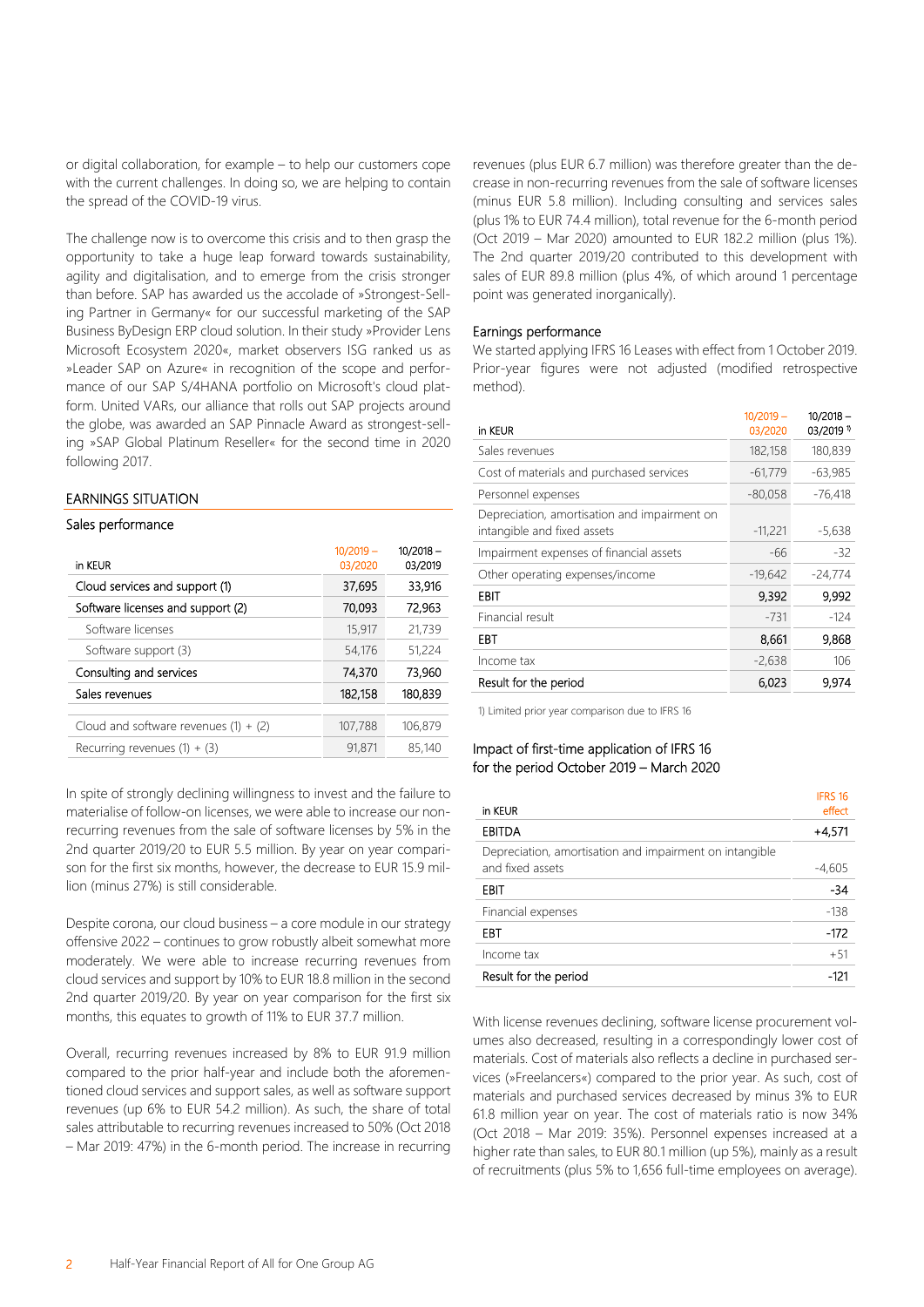As a result, the ratio of personnel expenses to sales increased to 44% (Oct 2018 – Mar 2019: 42%). The decrease in other operating expenses of 18% to EUR 21.5 million is primarily due to IFRS 16. From a purely operational perspective, the other operating expenses are on a par with the prior year. Amortisation and depreciation of intangible and fixed assets approximately doubled as a result of IFRS 16, to EUR 11.2 million. Without IFRS 16, the figure would have only increased by 17%.

EBITDA totalled EUR 20.6 million (Oct 2018 – Mar 2019: EUR 15.6 million), up 32%. The EBITDA margin relative to sales was 11.3% (Oct 2018 – Mar 2019: 8.6%). Disregarding IFRS 16, EBITDA would have been 3% above the prior year. The effect of IFRS 16 on EBIT – which decreased by 6% to EUR 9.4 million – was virtually zero. As a result, the EBIT margin amounted to 5.2% (Oct 2018 – Mar 2019: 5.5%). The prior-year figure of EUR 10.0 million included separately recognised extraordinary costs (minus EUR 1.0 million) relating to the strategy offensive 2022. Accordingly, the comparable EBIT in the prior-year period (without extraordinary costs) totalled EUR 11.0 million. The resulting decrease of EBIT by EUR 1.6 million to 9.4 million (minus 14%) over the half-year period from October 2019 to March 2020 is primarily due to the declining non-recurring revenues from license sales and to the absence of customer projects.

The financial result for the first half-year 2019/20 was minus EUR 0.7 million (Oct 2018 – Mar 2019: minus EUR 0.1 million) and income taxes were minus EUR 2.6 million (Oct 2018 – Mar 2019: plus EUR 0.1 million). The financial and tax results in the prior-year period were positively influenced by non-recurring tax and interest income amounting to EUR 2.9 million and EUR 0.3 million, respectively. EBT amounted to EUR 8.7 million (minus 12%), while the income tax rate increased sharply to 30% (Oct 2018 – Mar 2019: 1%). Accordingly, the result for the period declined 40% to EUR 6.0 million.

#### Sales and earnings performance by segment

|                                 | <b>CORE</b>            |                        | LOB                    |                        |
|---------------------------------|------------------------|------------------------|------------------------|------------------------|
| in KEUR                         | $10/2019 -$<br>03/2020 | $10/2018 -$<br>03/2019 | $10/2019 -$<br>03/2020 | $10/2018 -$<br>03/2019 |
| Statement of profit<br>and loss |                        |                        |                        |                        |
| Sales to external<br>customers  | 149,960                | 151,333                | 32,198                 | 29,506                 |
| Intersegment sales              | 2,796                  | 2.025                  | 5,148                  | 5,093                  |
| Sales revenues                  | 152,756                | 153,358                | 37,346                 | 34,599                 |
| Segment EBIT <sup>1</sup>       | 8,294                  | 11,142                 | 1.093                  | -185                   |

1) Prior year figures adjusted to reflect extraordinary costs of strategy offensive

The CORE segment comprises ERP and collaboration solutions for companies' core business processes. Current segment performance is influenced, above all, by targeted investments in preparations to migrate our customer base to SAP S/4HANA. In addition to our business process library (»Scope Items«), platform business (Microsoft Azure, AWS) is playing an increasingly important role. Our investments in our CORE segment are, moreover, focusing on building our portfolio of IoT & machine learning, cyber security & compliance and new work & collaboration expertise. The strong decline in non-recurring license revenues was attributable virtually entirely to the CORE segment, where sales decreased marginally to EUR 152.8 million (Oct 2018 – Mar 2019: EUR 153.4 million). The segment's EBIT declined to EUR 8.3 million (minus 26%). In our only relatively recently established LOB (»Lines of Business«) segment, which focuses predominantly on cloud-sourced solutions for lines of business, investments are focused primarily on expanding our business with customer experience and analytics solutions. LOB segment sales increased by 8% to EUR 37.3 million while EBIT improved significantly to plus EUR 1.1 million (Oct 2018 – Mar 2019: minus EUR 0.2 million).

#### ASSETS AND FINANCIAL SITUATION

#### Assets situation

The changes in the balance sheet structure as of 31 March 2020 were predominantly influenced by IFRS 16 and the issuance of further promissory note bonds. With the application of IFRS 16, we introduced a separate balance sheet item – »Right-of-use assets« – to enhance transparency. All financial commitments relating to lease and rental contracts (office equipment, real estate, etc.) that are subject to recognition are now reported under this item. The promissory note bonds issued in October 2019 with a total volume of EUR 33.5 million are split into two tranches with terms of six years (EUR 7.5 million in total) and eight years (EUR 16.0 million in total) and one forward tranche (value date: 30 April 2020) with a term of 6.5 years (EUR 10.0 million in total). The main purpose of the forward tranche is to redeem a residual tranche of EUR 8.5 million on 30 April 2020. All three tranches incur interest at fixed rates ranging between 0.90% and 1.10%, depending on the tranche. The balance sheet total has increased to EUR 239.4 million (plus 20%).

Asset performance (plus EUR 39.8 million) was primarily influenced by the increase in cash and cash equivalents (plus EUR 16.9 million) and in right-of-use assets (plus EUR 36.4 million). Liabilities were likewise influenced by higher liabilities to financial institutions (plus EUR 23.5 million) and increased current and non-current lease liabilities (plus EUR 30.2 million). As a result, net debt increased substantially to EUR 38.3 million (30 Sep 2019: EUR 1.5 million) mainly as a result of IFRS 16. The decline in the equity ratio to 34% (30 Sep 2019: 41%) was also primarily due to IFRS 16 and the issuance of promissory note bonds.

#### Financial situation

Cash flow from operating activities totalled EUR 10.4 million (Oct 2018 – Mar 2019: EUR 6.2 million). This increase is primarily due to the first-time application of IFRS 16 (plus EUR 4.6 million). Rental and lease contract payments will now be recognised in the cash flow from financing activities and no longer, as previously, in the cash flow from operating activities. In the current reporting period, income tax payments and refunds resulted in cash inflows (EUR 0.1 million), compared with cash outflows of EUR 3.7 million in the prior-year period. Cash outflows from changes in working capital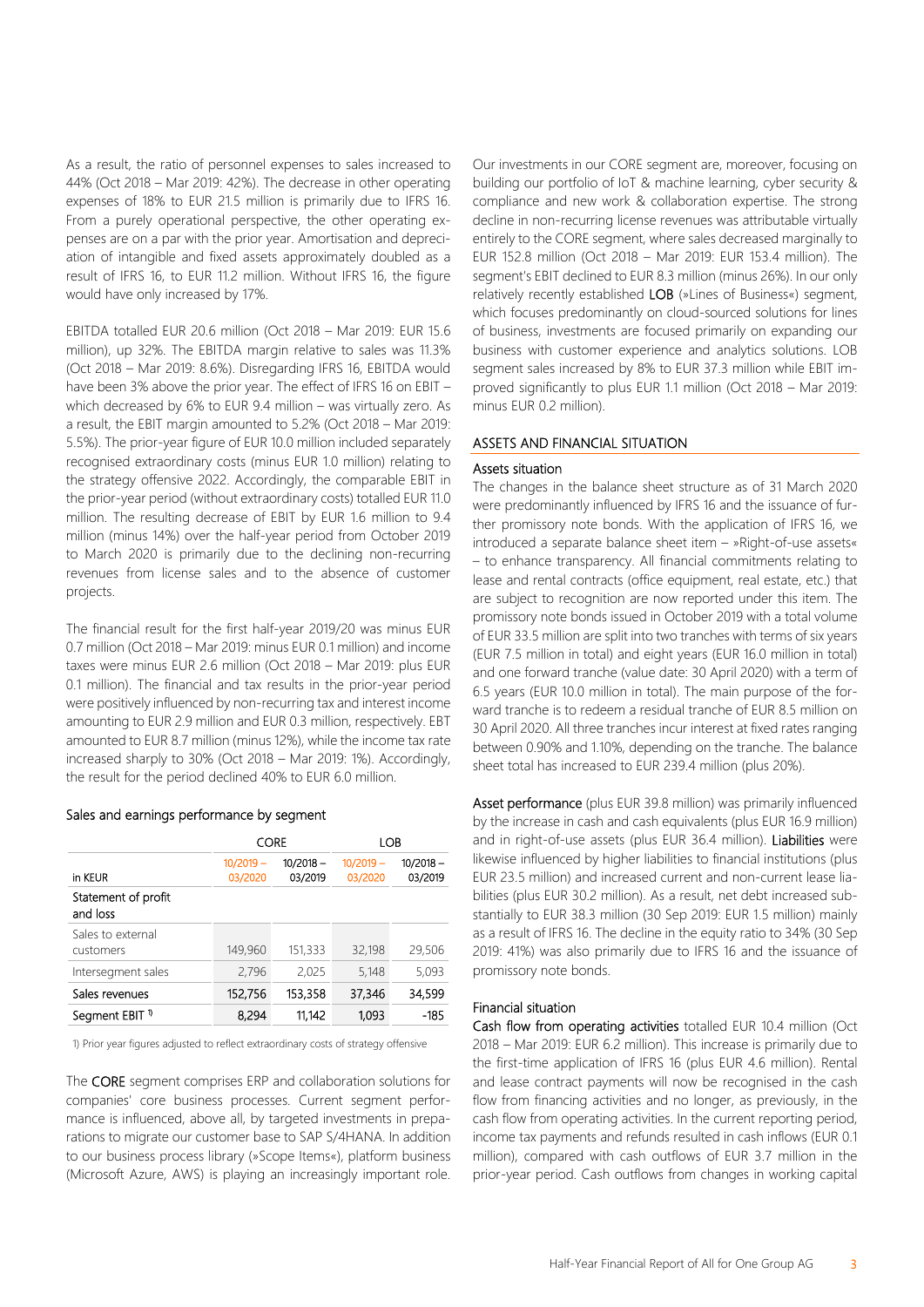currently totals EUR 9.0 million (Oct 2018 – Mar 2019: EUR 4.9 million). Cash flow from investing activities totalled minus EUR 5.0 million (Oct 2018 – Mar 2019: minus EUR 11.8 million). In the prior-year period, higher cash outflows were needed to fund the acquisition of TalentChamp (EUR 6.3 million). Cash flow from financing activities also changed considerably. Including the newly issued promissory note bonds, cash inflows of EUR 11.4 million in total (Oct 2018 – Mar 2019: minus EUR 7.4 million) were achieved. As a result, cash and cash equivalents totalled EUR 45.4 million (31 Mar 2019: EUR 23.4 million).

## Employees

|                                               | $10/2019 -$<br>03/2020 | $10/2018 -$<br>03/2019 |
|-----------------------------------------------|------------------------|------------------------|
| <b>Employees</b>                              |                        |                        |
| Number of employees (period end)              | 1,838                  | 1.794                  |
| Number of full-time equivalents $(\emptyset)$ | 1,656                  | 1,575                  |
| Non-financial performance indicators          |                        |                        |
| Employee retention                            | 92.5%                  | 92.2%                  |
| Health index                                  | 96.7%                  | 973%                   |

Keeping our staff and their families safe and healthy is our top priority, for which we have taken a whole host of steps. The level of our health index remains high and has so far only weakened by 0.6 percentage points. We have virtually stopped the expansion of our workforce. New recruitments are very sporadic and extremely focused. Compared to 31 December 2019, the number of employees decreased by 1% from 1,859 to 1,838 (31 Mar 2020). Employee retention increased by 0.3 percentage points to 92.5% and is, we believe, well above the industry average.

#### Corporate governance

The new recommendations of the government commission responsible for the German Corporate Governance Code came into force on 20 March 2020, replacing the last amendment from 24 April 2017. Even before then, we had started discussing the new recommendations. Our declaration of conformity for the current year is planned for September 2020. For details of directors' dealings in the reporting period, please refer to our website (www.allfor-one.com/dd\_e).

## OPPORTUNITIES AND RISK MANAGEMENT

## Change in the risk situation

With the corona crisis worsening in the 2nd quarter of our financial year 2019/20, the impacts on business are also increasing. The spread of COVID-19, which the World Health Organisation classified as a pandemic on 11 March 2020, will have a significantly adverse effect on global growth in 2020. In just a very short space of time, the global pandemic has also started impacting our immediate environment, and has changed our risk situation much more quickly and decisively than had been previously expected. As a result of the pandemic, the likelihood of occurrence of the following

individual risks, in particular, has changed substantially compared to the risks and opportunities discussed in both our Annual Report 2018/19 and our most recent quarterly statement as of 31 December 2019.

### Environmental risks

As a result of the pandemic, All for One Group is exposed to a greater »economic risk« (included in the »risks associated with social, political, overall economic and regulatory developments«, risk classification to date: »high«). Keeping pace with the unexpectedly swift spread of the coronavirus, the drop in Germany's leading economic indicator – the ifo business climate index – is the strongest since 1991 *(source: ifo Institut, Munich University, 25 Mar 2020).* Until recently, consensus estimates of gross domestic product (GDP) growth were still around 1% whereas GDP is now expected to shrink by anywhere between 1.5% and 9% in 2020 *(source: Handelsblatt 20/22 Mar 2020)*. The IT sector could be one of those that is hit hard. Previously, market researchers such as IDC were expecting global IT spending to grow by 5.1%, whereas just two months later the experts are predicting a decrease of 2.7% *(sources: IDC, Handelsblatt, 22 Apr 2020)*.

The »market and industry risks« (risk classification raised from »medium« to »high«) could also increase further in the wake of changes in the economic risk. Especially if the measures to contain the coronavirus are upheld for a longer period or expanded, causing the global recession to worsen further. Over the coming quarters, our sales activities – especially the generation of new contracts – could suffer considerably.

## Financial risks

With signs of recession increasing, the risk of bad debts is growing and, with it, the danger of customer insolvencies – possibly more so even than witnessed in the financial and economic crisis 2008/09. Furthermore, it cannot be ruled out that, depending on further developments on the capital markets, the refinancing of the All for One Group could also become more difficult in the future. Taken as a whole, the risk in the current reporting period has increased, and the classification of »risks associated with bad debts and customer insolvencies« has been raised (from »medium« to »high«) as have the »financial and liquidity risks« (from »low« to »medium«).

In spite of the heightened financial risks, our high recurring cloud and software support revenues continue to guarantee stable cash flows and help to maintain our currently good level of funding.

## Operational risks

We currently expect the implementation of individual projects to be significantly hampered, at least in the second half of our financial year 2019/20, as a result of the corona pandemic (»project risks«, so the classification was raised from »medium« to »high«). The temporary postponing of projects will have a risk-reducing effect, as it would be very unlikely for them to be suspended permanently given the increasing pressure to implement digitalisation.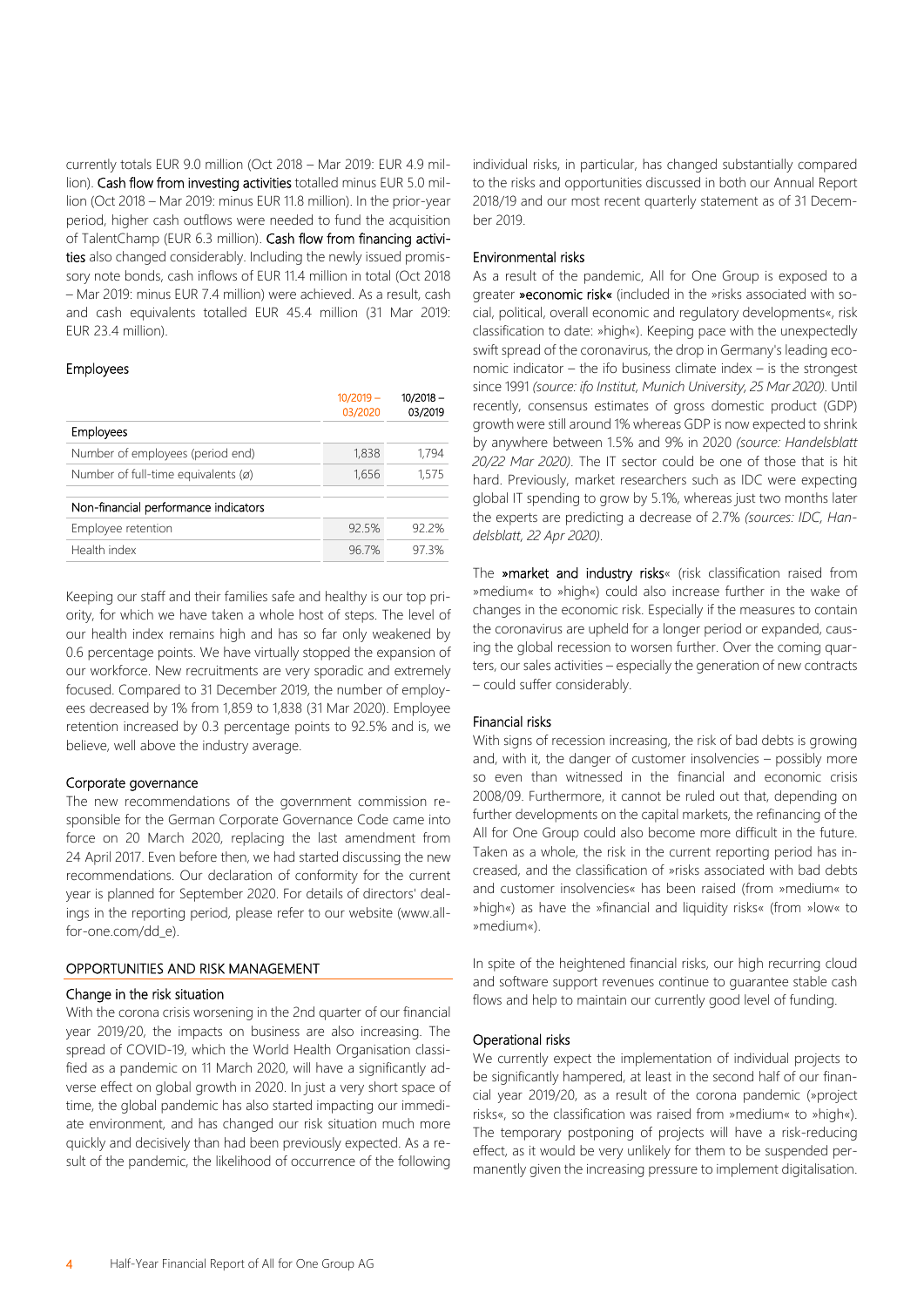Added to which, we are increasingly delivering even major projects remotely. One immediate consequence of the heightened project risks could be changes in the workload of our consultants (»risks associated with human resources«). As a result, we have also raised the classification of the »risks associated with human resources« in the current reporting period (from »medium« to »high«).

To secure our profitability, we are reducing holiday backlogs, furloughing individual members of staff, reducing our recruiting activities and focusing more on virtual meetings and events. With mobility expected to remain restricted, travel expenses will be quite considerably lower in financial year 2019/20 too.

### Change in the opportunity situation

The launch of our strategy offensive 2022 strengthened our Groupwide organisation and considerably expanded our portfolio. As a result, we can respond swiftly and specifically to changes in the marketplace.

We are currently focusing enormous effort on marketing our newly designed immediate service packages to deal with the most urgent challenges facing businesses at present – such as setting up shorttime compensation for furloughed staff or coordinating collaboration throughout a company split into virtual teams working in home offices. This not only increases our chances of accelerating penetration among our existing customers; it also enables us to enhance customer loyalty. At the same time, we are using our immediate service packages as door openers in our attempts to acquire new customers. Even before things return to normal, we expect the opportunities for driving transformation towards cloud-based software utilisation to increase. Solutions such as these are ideal for »remote access« rollout and enable our customers to quickly implement digital processes.

#### **Outlook**

In our guidance for financial year 2019/20 that we published on 26 November 2019, we forecast sales of between EUR 375 million and 385 million and EBIT of between EUR 20 million and 22 million. This guidance was based on our objectives prior to the impacts of the corona pandemic. Given the enormous uncertainty surrounding the financial impacts of the corona pandemic, we repealed our guidance back on 23 March 2020. At the time of preparing this half-year financial report, with the enormous uncertainty surrounding the further progress of the crisis continuing to prevail, we remain unable to issue our usual interim guidance for financial year 2019/20.

At present, we estimate that sales in financial year 2019/20 could be slightly below the prior-year figure of EUR 359.2 million (financial year 2018/19). By contrast, the drop in EBIT in 2019/20 compared to the prior-year figure of EUR 19.8 million (»adjusted EBIT« in financial year 2018/19) could be much more severe. »Adjusted

EBIT« reflects the EBIT from the prior year (EUR 12.6 million) adjusted for the extraordinary costs that occurred in financial year 2018/19 (EUR 7.2 million) (see Annual Report 2018/19, Note 3.4). By contrast, our non-financial performance indicators – »employee retention« and »health index« – are proving to hold largely firm, despite the corona pandemic. As such, we continue to view the achievement of these targets as defined in our guidance in November 2019 as realistic.

Depending on how long the recession lasts in the key industrial countries around the globe, negative impacts on our original growth plans and on the targets set as part of our strategy offensive 2022 cannot be ruled out. At present, we expect the market environment to weaken in the mid-term. As such, it may take longer to achieve the EBIT margin in excess of 7% and sales of between EUR 550 million and 600 million envisaged in our strategy offensive 2022 and originally planned for financial year 2022/23. Even in the currently uncertain economic environment, our strategy offensive and innovative business model give us the confidence to believe in our growth potential.

### Responsibility statement by the legal representatives

To the best of our knowledge, and in accordance with the applicable reporting principles, we affirm that the consolidated interim financial statements give a true and fair view of the assets, financial position and earnings of the Group, and that the Group interim management report includes a fair review of the development and performance of the business and the position of the Group, together with a description of the principle opportunities and risks associated with the expected development of the Group in the remaining financial year.

Lars Landwehrkamp Stefan Land

Chief Executive Officer Chief Financial Officer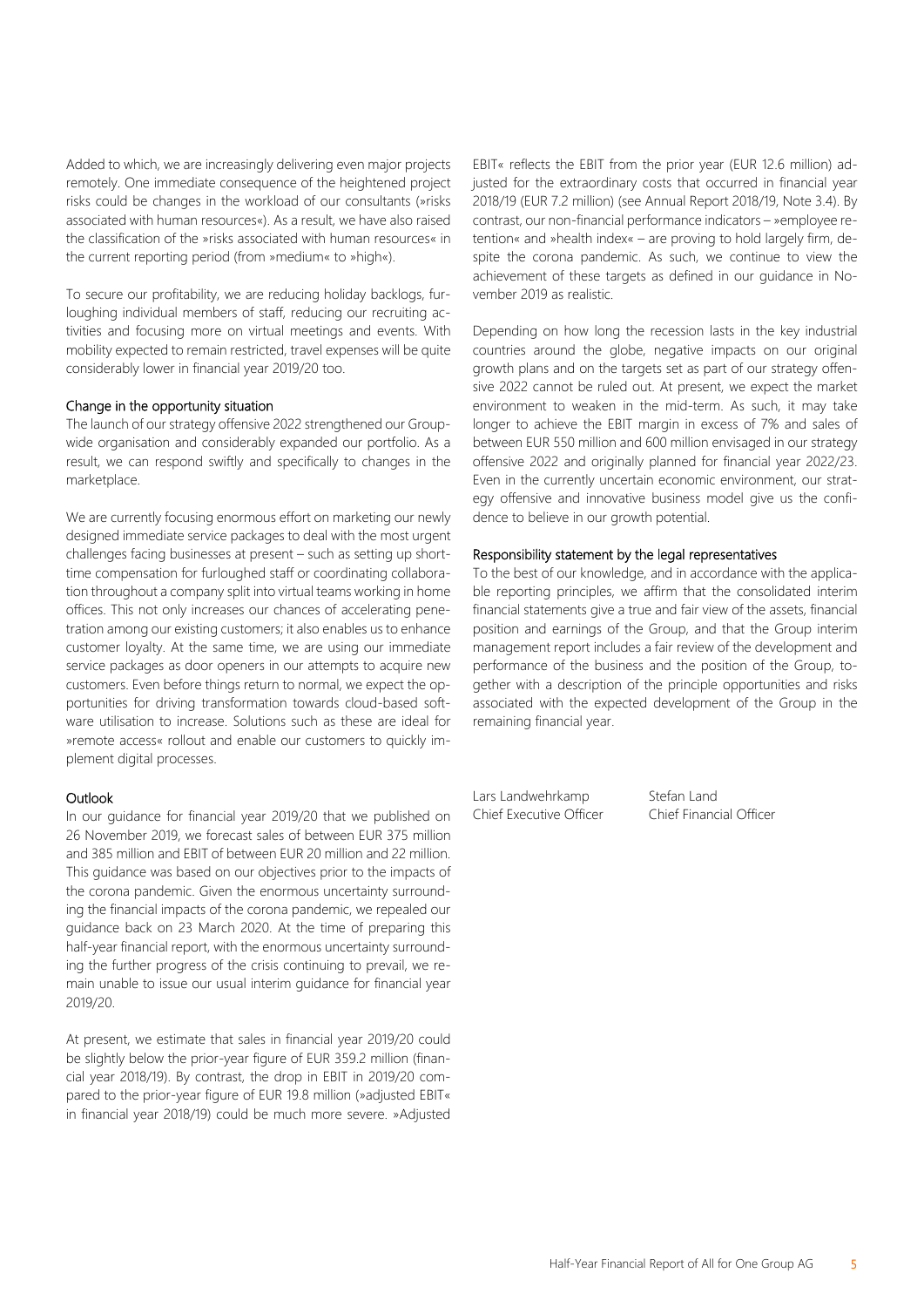## CONSOLIDATED STATEMENT OF PROFIT AND LOSS OF ALL FOR ONE GROUP AG

from 1 October 2019 to 31 March 2020

| in KEUR                                                                  | $10/2019 -$<br>03/2020 | $10/2018 -$<br>$03/2019$ <sup>1)</sup> | $01/2020 -$<br>03/2020 | $01/2019 -$<br>03/2019 1 |
|--------------------------------------------------------------------------|------------------------|----------------------------------------|------------------------|--------------------------|
| Sales revenues                                                           | 182,158                | 180,839                                | 89,813                 | 86,655                   |
| Other operating income                                                   | 1,884                  | 1,346                                  | 367                    | 648                      |
| Cost of materials and purchased services                                 | $-61,779$              | $-63,985$                              | $-29,835$              | $-28,290$                |
| Personnel expenses                                                       | $-80,058$              | $-76,418$                              | $-39,907$              | $-39,178$                |
| Depreciation, amortisation and impairment on intangible and fixed assets | $-11,221$              | $-5,638$                               | $-5,480$               | $-2,892$                 |
| Impairment expenses of financial assets                                  | $-66$                  | $-32$                                  | $-164$                 | $-43$                    |
| Other operating expenses                                                 | $-21,526$              | $-26,120$                              | $-10,192$              | $-12,348$                |
| <b>EBIT</b>                                                              | 9,392                  | 9,992                                  | 4,602                  | 4,552                    |
| Financial income                                                         | 6                      | 404                                    | 5                      | 346                      |
| Financial expenses                                                       | $-737$                 | $-528$                                 | $-358$                 | $-267$                   |
| Financial result                                                         | $-731$                 | $-124$                                 | $-353$                 | 79                       |
| Earnings before tax (EBT)                                                | 8,661                  | 9,868                                  | 4,249                  | 4,631                    |
| Income tax                                                               | $-2,638$               | 106                                    | $-1,351$               | 1,699                    |
| Result for the period                                                    | 6,023                  | 9,974                                  | 2,898                  | 6,330                    |
| attributable to owners of the parent                                     | 5,915                  | 10,002                                 | 2,835                  | 6,313                    |
| attributable to non-controlling interests                                | 108                    | $-28$                                  | 63                     | 17                       |
| Earnings per share                                                       |                        |                                        |                        |                          |
| Undiluted and diluted earnings per share (in EUR)                        | 1.19                   | 2.01                                   | 0.57                   | 1.27                     |

1) Limited prior year comparison due to IFRS 16

## CONSOLIDATED STATEMENT OF COMPREHENSIVE INCOME OF ALL FOR ONE GROUP AG from 1 October 2019 to 31 March 2020

| in KEUR<br>Result for the period                                       | $10/2019 -$<br>03/2020<br>6,023 | $10/2018 -$<br>03/2019<br>9,974 | $01/2020 -$<br>03/2020<br>2,898 | $01/2019 -$<br>03/2019<br>6,330 |
|------------------------------------------------------------------------|---------------------------------|---------------------------------|---------------------------------|---------------------------------|
| Items that may be reclassified to profit or loss in subsequent periods |                                 |                                 |                                 |                                 |
| Unrealised profits (+) / losses (-) from currency translation          | $-65$                           | 64                              | $-13$                           | $-26$                           |
| Other comprehensive income                                             | -65                             | 64                              | $-13$                           | $-26$                           |
| Total comprehensive income                                             | 5,958                           | 10,038                          | 2,885                           | 6,304                           |
| attributable to owners of the parent                                   | 5,850                           | 10,066                          | 2,822                           | 6,287                           |
| attributable to non-controlling interests                              | 108                             | $-28$                           | 63                              | 17                              |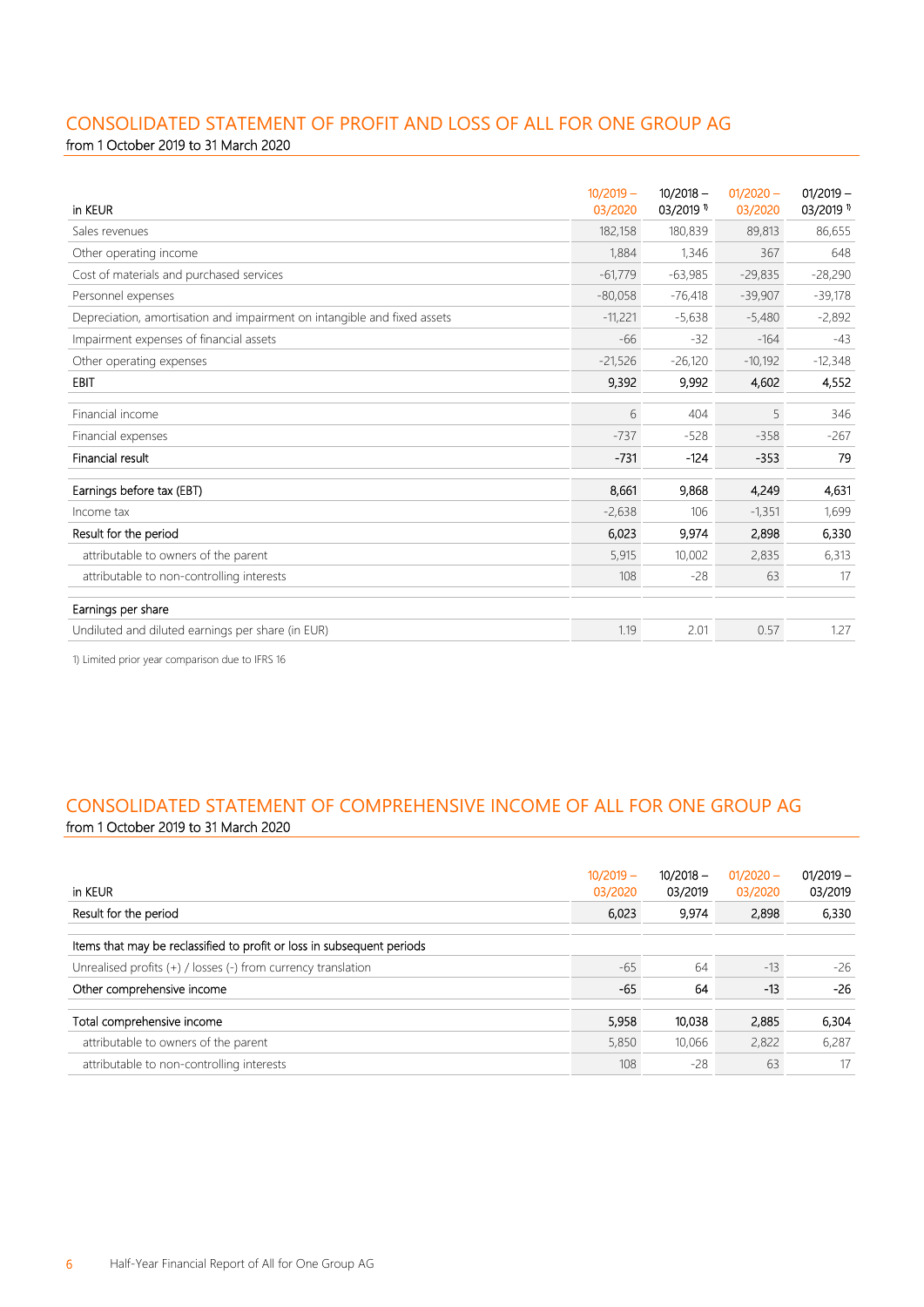## CONSOLIDATED BALANCE SHEET OF ALL FOR ONE GROUP AG

as at 31 March 2020

| Assets<br>in KEUR                                    | 31.03.2020 | 30.09.2019 1 |
|------------------------------------------------------|------------|--------------|
| <b>Current assets</b>                                |            |              |
| Cash and cash equivalents                            | 45,356     | 28,498       |
| Finance lease receivables                            | 3,984      | 4,035        |
| Trade receivables                                    | 45,152     | 49,556       |
| Contract assets                                      | 4,739      | 3,993        |
| Income tax assets                                    | 983        | 3,767        |
| Other assets                                         | 8,435      | 7,849        |
|                                                      | 108,649    | 97,698       |
| Non-current assets                                   |            |              |
| Goodwill                                             | 30,785     | 30,724       |
| Other intangible assets                              | 34,729     | 36,786       |
| Fixed assets                                         | 17,009     | 23,417       |
| Right-of-use assets                                  | 36,404     |              |
| Finance lease receivables                            | 6,494      | 6,630        |
| Deferred tax assets                                  | 483        | 547          |
| Other assets                                         | 4,797      | 3,700        |
|                                                      | 130,701    | 101,804      |
| <b>Total assets</b>                                  | 239,350    | 199,502      |
|                                                      |            |              |
| Liabilities and equity<br>in KEUR                    | 31.12.2019 | 30.09.2019 1 |
| <b>Current liabilities</b>                           |            |              |
| Other provisions                                     | 529        | 1,492        |
| Liabilities to financial institutions                | 8,506      | 8,499        |
| Lease liabilities                                    | 10,280     | 2,562        |
| Trade payables                                       | 17,194     | 24,421       |
| Contract liabilities                                 | 9,020      | 7,346        |
| Liabilities to employees                             | 17,487     | 25,241       |
| Income tax liabilities                               | 1,691      | 1,406        |
| Other liabilities                                    | 7,272      | 7,372        |
|                                                      | 71,979     | 78,339       |
| Non-current liabilities                              |            |              |
| Pension provisions                                   | 4,038      | 3,862        |
| Other provisions                                     | 659        | 599          |
| Liabilities to financial institutions                | 38,349     | 14,904       |
| Lease liabilities                                    | 26,506     | 4,039        |
| Deferred tax liabilities                             | 14,665     | 14,794       |
| Other liabilities                                    | 912        | 674          |
|                                                      | 85,129     | 38,872       |
|                                                      |            |              |
| Equity                                               |            |              |
| Issued capital                                       | 14,946     | 14,946       |
| Reserves                                             | 67,501     | 67,629       |
| Share of equity attributable to owners of the parent | 82,447     | 82,575       |
| Non-controlling interests                            | $-205$     | $-284$       |
|                                                      | 82,242     | 82,291       |
| Total liabilities and equity                         | 239,350    | 199,502      |

1) Limited prior year comparison due to IFRS 16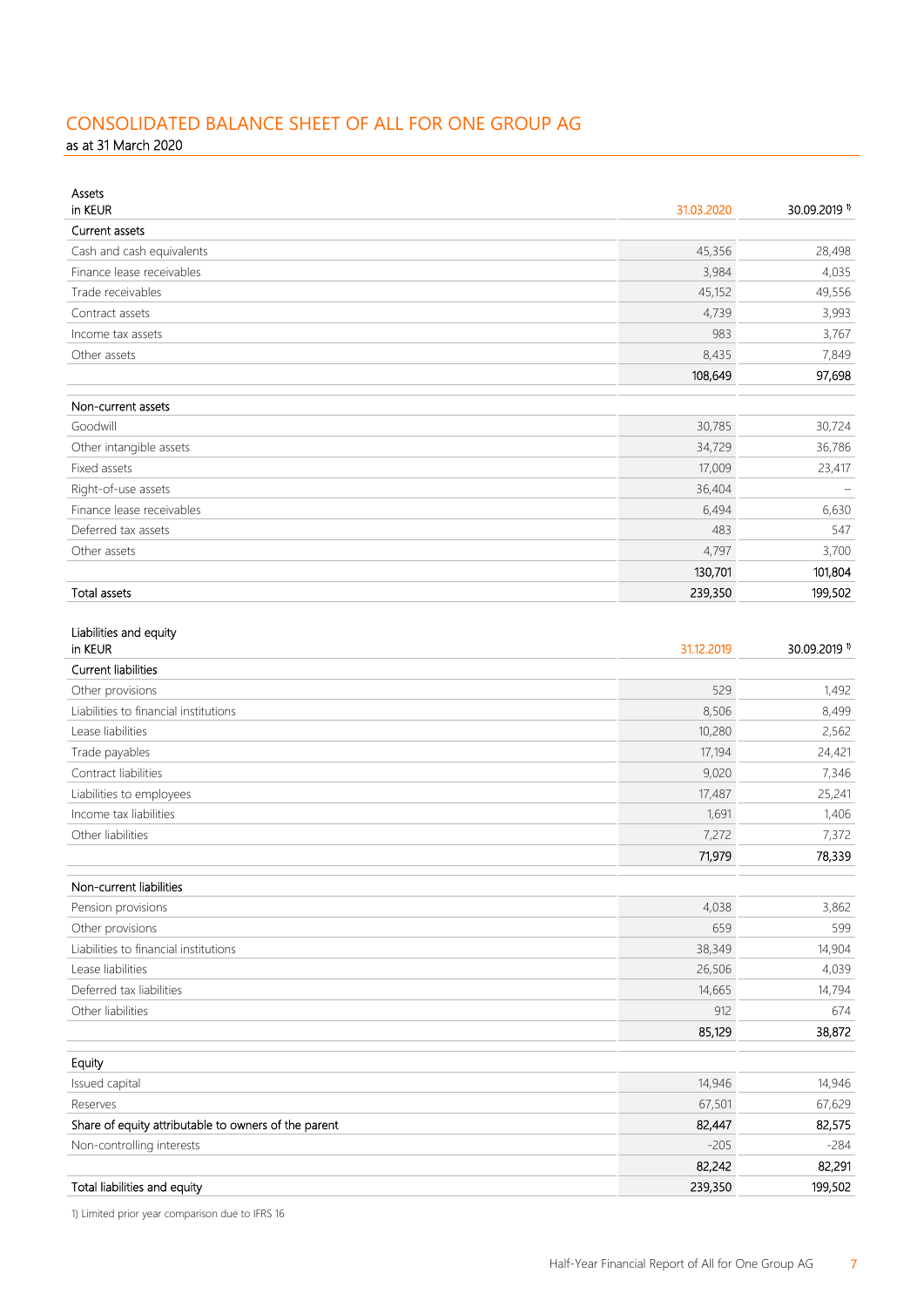## CONSOLIDATED CASH FLOW STATEMENT OF ALL FOR ONE GROUP AG

from 1 October 2019 to 31 March 2020

| in KEUR                                                                  | 10/2019 - 03/2020 | $10/2018 - 03/2019$ <sup>1)</sup> |
|--------------------------------------------------------------------------|-------------------|-----------------------------------|
| Result for the period                                                    | 6,023             | 9,974                             |
| Income tax                                                               | 2,638             | $-106$                            |
| Financial result                                                         | 731               | 124                               |
| Depreciation, amortisation and impairment on intangible and fixed assets | 11,221            | 5,638                             |
| Increase (+) / decrease (-) in value adjustments and provisions          | $-1,314$          | $-763$                            |
| Increase (-) / decrease (+) in trade receivables                         | 4,861             | 2,735                             |
| Increase (+) / decrease (-) in trade payables                            | $-5,158$          | $-782$                            |
| Increase (+) / decrease (-) in other assets and other liabilities        | $-8,735$          | $-6,868$                          |
| Income tax refunds (+) / income tax payments (-)                         | 125               | $-3,725$                          |
| Cash flow from operating activities                                      | 10,392            | 6,227                             |
| Payments for purchase of intangible and fixed assets                     | $-5,284$          | $-5,709$                          |
| Proceeds from sale of intangible and fixed assets                        | 170               | 42                                |
| Purchase of subsidiary, net of cash and cash equivalents acquired        | $-65$             | $-6,260$                          |
| Sale of subsidiary, net of cash and cash equivalents disposed of         | $-7$              | -5                                |
| Interest received                                                        | 216               | 119                               |
| Cash flow from investing activities                                      | $-4,970$          | $-11,813$                         |
| Repayment of lease liabilities                                           | $-5,761$          | $-902$                            |
| Proceeds from liabilities to financial institutions                      | 23,500            | $\Omega$                          |
| Repayment of liabilities to financial institutions                       | $-10$             | $-10$                             |
| Payment for acquisition of non-controlling interests                     | $\Omega$          | $-380$                            |
| Interest paid                                                            | $-289$            | $-94$                             |
| Dividend payments to shareholders and non-controlling interests          | $-6,007$          | $-5,995$                          |
| Cash flow from financing activities                                      | 11,433            | $-7,381$                          |
| Increase (+) / decrease (-) in cash and cash equivalents                 | 16,855            | $-12,967$                         |
| Effect of exchange rate fluctuations on cash funds                       | 3                 | 82                                |
| Cash funds at start of period                                            | 28,498            | 36,331                            |
| Cash funds at end of period                                              | 45,356            | 23,446                            |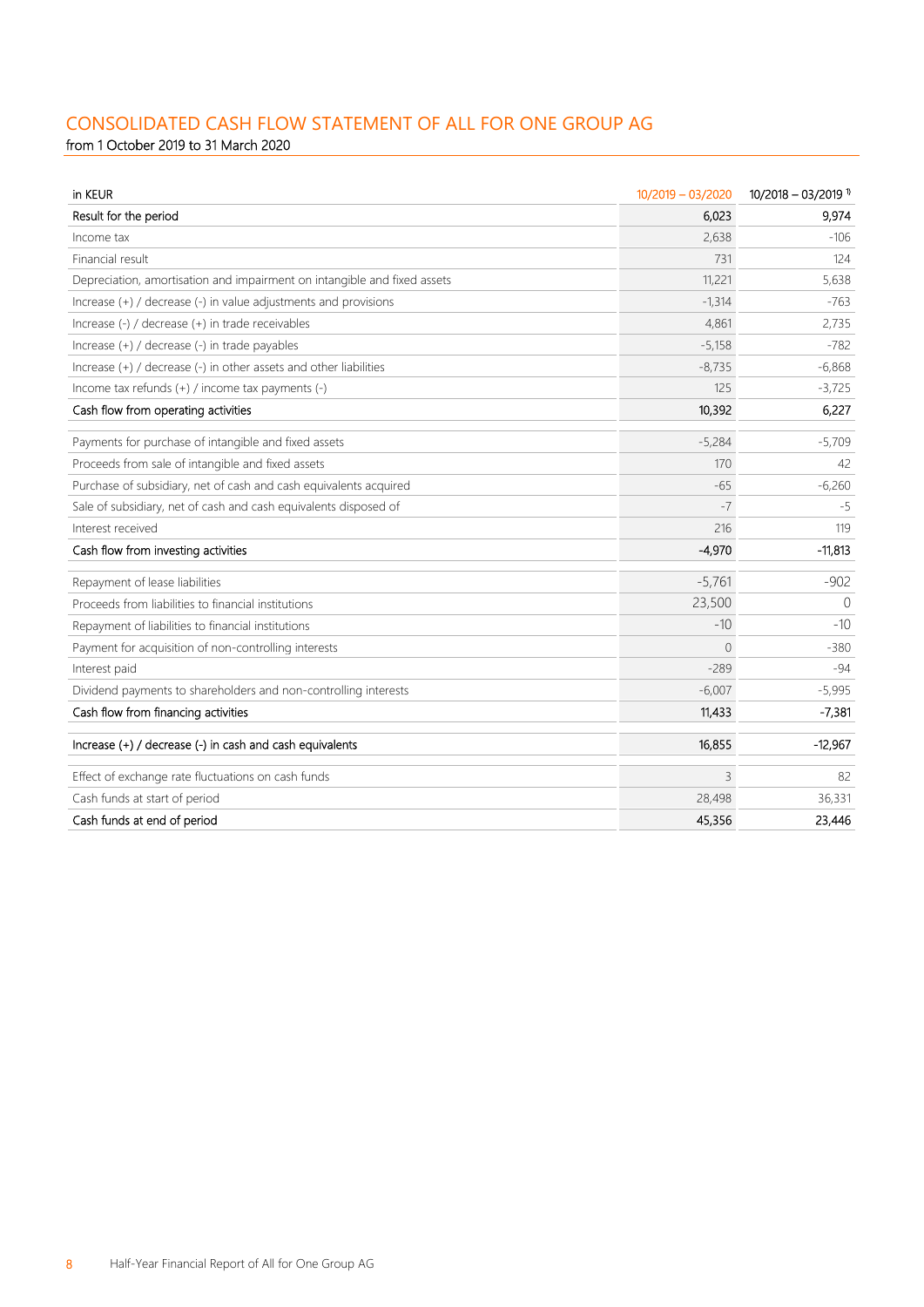## CONSOLIDATED STATEMENT OF CHANGES IN EQUITY OF ALL FOR ONE GROUP AG from 1 October 2019 to 31 March 2020

|                                            |                         |                    |                                     | Share of equity attributable to owners of the parent |              | Non-<br>controlling<br>interests | Equity   |
|--------------------------------------------|-------------------------|--------------------|-------------------------------------|------------------------------------------------------|--------------|----------------------------------|----------|
| in KEUR                                    | Issued share<br>capital | Capital<br>reserve | Currency<br>translation<br>reserves | Retained<br>earnings                                 | Total        |                                  |          |
| 01.10.2018 (as previously reported)        | 14,946                  | 11,228             | 265                                 | 50,769                                               | 77,208       | $-189$                           | 77,019   |
| First-time application of IFRS 9 / IFRS 15 | $\mathbf 0$             | 0                  | $\mathbf 0$                         | 1.495                                                | 1.495        | 47                               | 1,542    |
| 01.10.2018 (adjusted)                      | 14,946                  | 11,228             | 265                                 | 52,264                                               | 78,703       | $-142$                           | 78,561   |
| Result for the period                      | $\mathbf{0}$            | 0                  | $\mathbf{0}$                        | 10,002                                               | 10,002       | $-28$                            | 9,974    |
| Other comprehensive income                 | $\Omega$                | 0                  | 64                                  | $\Omega$                                             | 64           | $\Omega$                         | 64       |
| Total comprehensive income                 | 0                       | 0                  | 64                                  | 10,002                                               | 10,066       | $-28$                            | 10,038   |
| Dividend distribution                      | $\Omega$                | 0                  | $\Omega$                            | $-5,978$                                             | $-5,978$     | $\Omega$                         | $-5,978$ |
| Distribution to non-controlling interests  | $\mathbf{0}$            | 0                  | $\circ$                             | 0                                                    | $\mathbf{0}$ | $-17$                            | $-17$    |
| Acquisition of non-controlling interests   | $\mathbf 0$             | 0                  | 0                                   | $-216$                                               | $\mathbf 0$  | $-164$                           | $-380$   |
| Transactions with<br>owners of the company | 0                       | 0                  | 0                                   | $-6,194$                                             | $-6,194$     | $-181$                           | $-6,375$ |
| 31.03.2019                                 | 14,946                  | 11,228             | 329                                 | 56,072                                               | 82,575       | $-351$                           | 82,224   |
| 01.10.2019                                 | 14,946                  | 11,228             | 1,103                               | 55,298                                               | 82,575       | $-284$                           | 82,291   |
| Result for the period                      | $\overline{0}$          | 0                  | $\mathbf{0}$                        | 5,915                                                | 5,915        | 108                              | 6,023    |
| Other comprehensive income                 | $\mathbf{0}$            | 0                  | $-65$                               | $\Omega$                                             | $-65$        | $\Omega$                         | $-65$    |
| Total comprehensive income                 | 0                       | 0                  | $-65$                               | 5,915                                                | 5,850        | 108                              | 5,958    |
| Dividend distribution                      | $\overline{0}$          | 0                  | $\overline{0}$                      | $-5,978$                                             | $-5,978$     | $\overline{0}$                   | $-5,978$ |
| Distribution to non-controlling interests  | $\circ$                 | 0                  | 0                                   | 0                                                    | 0            | $-29$                            | $-29$    |
| Transactions with<br>owners of the company | 0                       | 0                  | 0                                   | $-5,978$                                             | $-5,978$     | $-29$                            | $-6,007$ |
| 31.03.2020                                 | 14,946                  | 11,228             | 1,038                               | 55,235                                               | 82,447       | $-205$                           | 82,242   |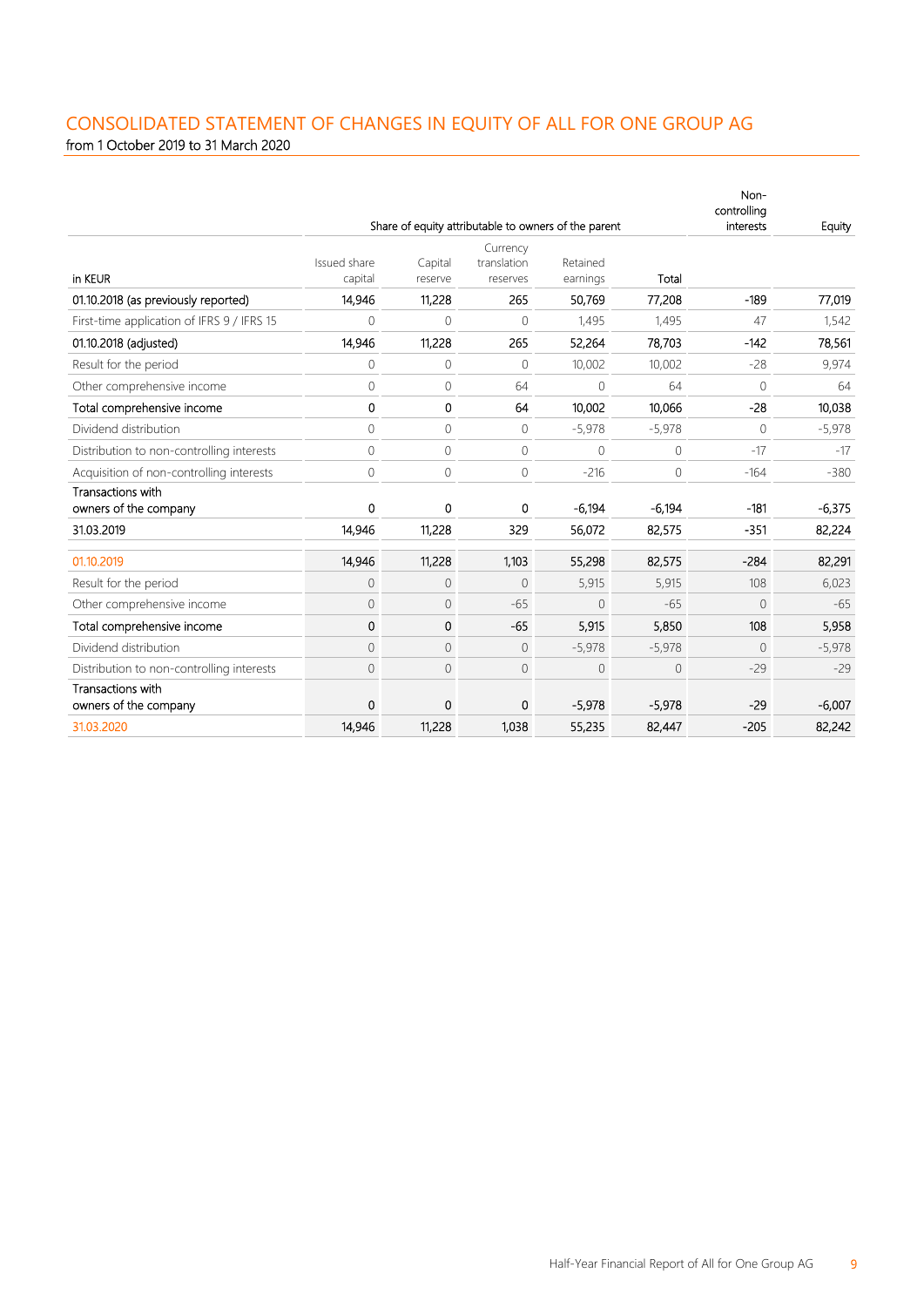## CONDENSED NOTES TO THE INTERIM REPORT OF ALL FOR ONE GROUP AG from 1 October 2019 to 31 March 2020

## 1. General principles

Unless otherwise indicated, »All for One Group AG«, »All for One Group«, »company«, »firm« or »Group« in this Interim Report all refer to All for One Group AG, including its subsidiaries. This halfyear financial report of All for One Group AG as specified in Sections 115 and 117 Securities Trading Act [WpHG] has been prepared in conformity with the International Financial Reporting Standards (IFRS) issued by the International Accounting Standards Board (IASB) and with Section 51a of the regulations issued by the Frankfurt Stock Exchange (FWB). The Interim Report also complies with the requirements of IAS 34 Interim Financial Reporting and has not been audited. Apart from the first-time application of new accounting standards, which is discussed separately in this halfyear financial report, the consolidated financial statements were prepared in accordance with the accounting and measurement methods applying as of 30 September 2019. The figures include all ongoing business transactions and deferrals that the company deems necessary to ensure correct presentation of the interim results. The company believes that the information and explanations presented in this report present a fair and true picture of its net assets, financial position and results of operations. Our business is subject to various seasonal fluctuations, while major contract acquisitions and the execution of large contracts can significantly change sales and earnings results.

This interim report contains forecasts, estimates and expectations that involve risks and uncertainties. Actual results and developments may differ considerably from our expectations and assumptions. Such deviations may be the result of changes in the general economic situation and competitive environment, especially in our core business areas and markets, or amendments to laws, especially those governing taxation. The company is under no obligation to update the statements in this interim report.

The consolidated financial statements have been prepared in line with the going concern principle. Please refer to our discussion in the interim management report for information about the current coronavirus situation.

## 2. First-time application of new accounting standard IFRS 16 in financial year 2019/20

Initial application of the new accounting standard IFRS 16 Leases starting on 1 October 2019 (financial year 2019/20) had not inconsiderable impacts overall on the net assets, financial position and results of operations of All for One Group AG. The modified retrospective method was used. Comparability with prior-year figures is limited to a not inconsiderable degree since – in keeping with the transition rules – the comparative figures from financial year 2018/19 have not been amended to reflect IFRS 16.

Within the scope of its business transactions, All for One Group acts as a lessee (of buildings, computer centres and vehicles, for example) and as a lessor (of buildings that it rents out and of IT products). The effects of first-time application of IFRS 16 on the consolidated financial statements of All for One Group AG are limited largely to lessee accounting. IFRS 16 replaces the former regulations governing lease accounting (including IAS 17 and IFRIC 4) and introduces a standardised accounting model for recognition by lessees of right-of-use assets for all leases and a corresponding lease liability equivalent to the outstanding lease payments (»right-ofuse model«). Accordingly, the previous distinction between finance and operating leases has been eliminated for lessees.

Right-of-use assets are recognised separately in the consolidated balance sheet. Depreciation, amortisation and impairment on capitalised right-of-use assets are recognised in the consolidated statement of profit and loss under »Depreciation, amortisation and impairment on intangible and fixed assets«. The current and noncurrent lease liabilities recognised separately in »Lease liabilities« were measured for the first time at the present value of the outstanding lease payments. When remeasured, the carrying amount of the lease liabilities is increased by the annual interest expense and reduced by the lease payments effected. The resulting interest expenses are recognised in the consolidated statement of profit and loss under the financial result (»Financial expenses«). By contrast, the lease expenses relating to operating leases were recognised fully in operating expenses in line with the former legal requirement under IAS 17. This will result in an increase by a not inconsiderable amount in EBITDA in the financial years starting after 1 October 2019.

In the consolidated cash flow statement, the portion of lease instalments representing repayments on former operating leases reduces the cash flow from financing activities, starting in financial year 2019/20, and no longer the cash flow from operating activities. By the same token, the interest portion of the lease instalments is recognised in the cash flow from financing activities, starting in financial year 2019/20. As a result, cash flow from operating activities improved by EUR 4.6 million in the first half of financial year 2019/20.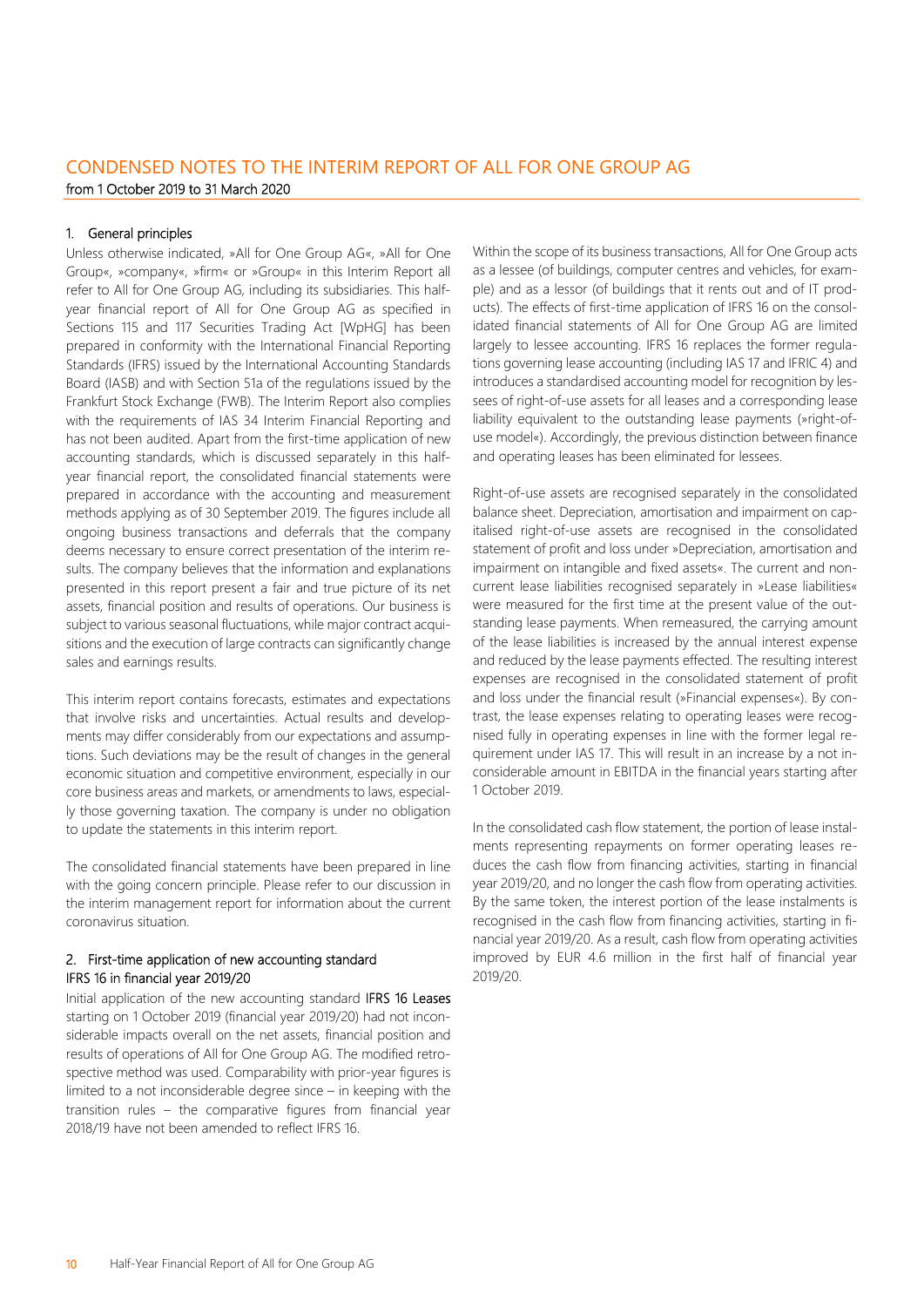## Impact of first-time application of IFRS 16 on the consolidated balance sheet as at 1 October 2019

| in KEUR                    | 30.09.2019<br>(as previously reported) | IFRS 16<br>adjustment effects | 01.10.2019<br>(adjusted) |
|----------------------------|----------------------------------------|-------------------------------|--------------------------|
| Assets                     |                                        |                               |                          |
| Non-current assets         |                                        |                               |                          |
| Fixed assets               | 23.417                                 | $-6.278$                      | 17.139                   |
| Right-of-use assets        | -                                      | 39.183                        | 39.183                   |
| Liabilities and equity     |                                        |                               |                          |
| <b>Current liabilities</b> |                                        |                               |                          |
| Lease liabilities          | 2.562                                  | 7.966                         | 10.528                   |
| Non-current liabilities    |                                        |                               |                          |
| Lease liabilities          | 4.039                                  | 24.939                        | 28.978                   |

## Impact of first-time application of IFRS 16 on the consolidated balance sheet as at 31 March 2020

|                            | 31.03.2020 | 31.03.2020     | IFRS 16            |
|----------------------------|------------|----------------|--------------------|
| in KEUR                    | (IFRS 16)  | (IAS 17)       | adjustment effects |
| Assets                     |            |                |                    |
| Non-current assets         |            |                |                    |
| Fixed assets               | 17,009     | 23,008         | $-5,999$           |
| Right-of-use assets        | 36,404     | $\overline{0}$ | 36,404             |
| Deferred tax assets        | 483        | 482            |                    |
| Liabilities and equity     |            |                |                    |
| <b>Current liabilities</b> |            |                |                    |
| Lease liabilities          | 10,280     | 2,618          | 7,662              |
| Non-current liabilities    |            |                |                    |
| Lease liabilities          | 26,506     | 3,590          | 22,916             |
| Deferred tax liabilities   | 14,665     | 14,716         | $-51$              |
| Equity                     |            |                |                    |
| Reserves                   | 67,501     | 67,622         | $-121$             |
| Non-controlling interests  | $-205$     | $-205$         | 0                  |

## Impact of first-time application of IFRS 16 on the consolidated statement of profit and loss for the half-year 2019/20

| in KEUR                                                                  | 10/2019 - 03/2020<br>(IFRS 16) | 10/2019 - 03/2020<br>(IAS 17) | IFRS 16<br>adjustment effects |
|--------------------------------------------------------------------------|--------------------------------|-------------------------------|-------------------------------|
| <b>EBITDA</b>                                                            | 20,613                         | 16,042                        | 4,571                         |
| Depreciation, amortisation and impairment on intangible and fixed assets | $-11,221$                      | $-6,616$                      | $-4,605$                      |
| <b>EBIT</b>                                                              | 9,392                          | 9,426                         | $-34$                         |
| Financial expenses                                                       | $-737$                         | $-599$                        | $-138$                        |
| EBT                                                                      | 8,661                          | 8,833                         | $-172$                        |
| Income tax                                                               | $-2,638$                       | $-2,689$                      | 51                            |
| Result for the period                                                    | 6,023                          | 6,144                         | $-121$                        |
| Undiluted and diluted earnings per share (in EUR)                        | 1.19                           | 1.21                          | $-0.02$                       |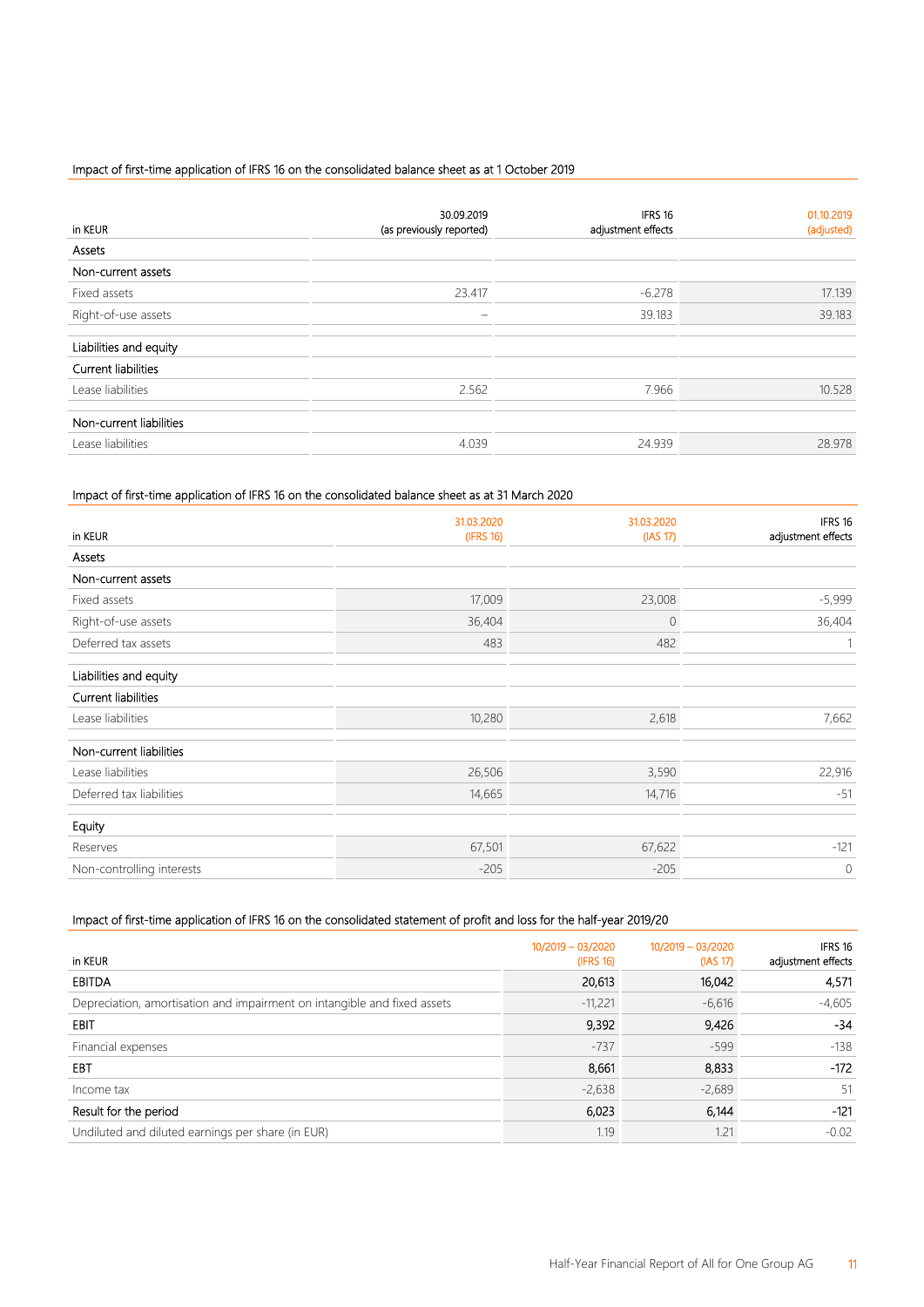## 3. Sales revenues

Sales by type

| $10/2019 -$<br>03/2020 | $10/2018 -$<br>03/2019 |
|------------------------|------------------------|
| 37,695                 | 33,916                 |
| 70,093                 | 72,963                 |
| 15,917                 | 21,739                 |
| 54,176                 | 51,224                 |
| 74.370                 | 73.960                 |
| 182,158                | 180,839                |
|                        |                        |
| 107,788                | 106,879                |
| 91,871                 | 85,140                 |
|                        |                        |

## Sales by country

| in KEUR         | $10/2019 -$<br>03/2020 | $10/2018 -$<br>03/2019 |
|-----------------|------------------------|------------------------|
| Germany         | 157,861                | 154,076                |
| Austria         | 9,507                  | 10,568                 |
| Switzerland     | 7,405                  | 8,248                  |
| Luxemburg       | 4,397                  | 5,002                  |
| Italy           | 1,443                  | 1,226                  |
| Other countries | 1,545                  | 1,719                  |
| Total           | 182,158                | 180,839                |

## 4. Impairment expenses

Impairment expenses on intangible and fixed assets were not recognised in the first half of financial year 2019/20 nor in the relevant comparison period. Impairment expenses of financial assets were recognised separately in the statement of profit and loss.

## 5. Promissory note bonds

Promissory note bonds that were issued in October 2019 with a total volume of EUR 23.5 million, split into two tranches with terms of six years (EUR 7.5 million in total) and eight years (EUR 16.0 million in total) are included under »Liabilities to financial institutions«. Interest is levied at fixed rates ranging between 0.90% and 1.10%. Please refer to Note 12. for further explanation.

## 6. Dividend distribution

The annual general meeting of 12 March 2020 approved a dividend for the financial year 2018/19 of EUR 1.20 (prior year: EUR 1.20) per share entitled to dividends, which led to a distribution of KEUR 5,978 (prior year: KEUR 5,978).

## 7. Segment reporting

|                                           | <b>CORE</b>            |                        |                        | <b>LOB</b>             |                        | Consolidation          | Total                  |                        |
|-------------------------------------------|------------------------|------------------------|------------------------|------------------------|------------------------|------------------------|------------------------|------------------------|
| in KEUR                                   | $10/2019 -$<br>03/2020 | $10/2018 -$<br>03/2019 | $10/2019 -$<br>03/2020 | $10/2018 -$<br>03/2019 | $10/2019 -$<br>03/2020 | $10/2018 -$<br>03/2019 | $10/2019 -$<br>03/2020 | $10/2018 -$<br>03/2019 |
| External sales revenues                   | 149,960                | 151,333                | 32,198                 | 29,506                 | $\Omega$               |                        | 182,158                | 180,839                |
| Intersegment revenues                     | 2,796                  | 2,025                  | 5,148                  | 5,093                  | $-7,944$               | $-7.118$               |                        | 0                      |
| Sales revenues                            | 152,756                | 153,358                | 37,346                 | 34,599                 | $-7.944$               | $-7,118$               | 182,158                | 180,839                |
| Depreciation, amortisation and impairment | $-9,892$               | $-4,720$               | $-1,334$               | $-923$                 |                        |                        | $-11,221$              | $-5,638$               |
| Segment EBIT                              | 8,294                  | 11,142                 | 1,093                  | $-185$                 |                        | 5                      | 9,392                  | 10,962                 |
| Extraordinary costs of strategy offensive |                        | $\qquad \qquad$        |                        |                        |                        |                        | 0                      | $-970$                 |
| Financial result                          |                        | $\qquad \qquad$        |                        |                        |                        |                        | $-731$                 | $-124$                 |
| EBT                                       |                        |                        |                        |                        |                        |                        | 8,661                  | 9,868                  |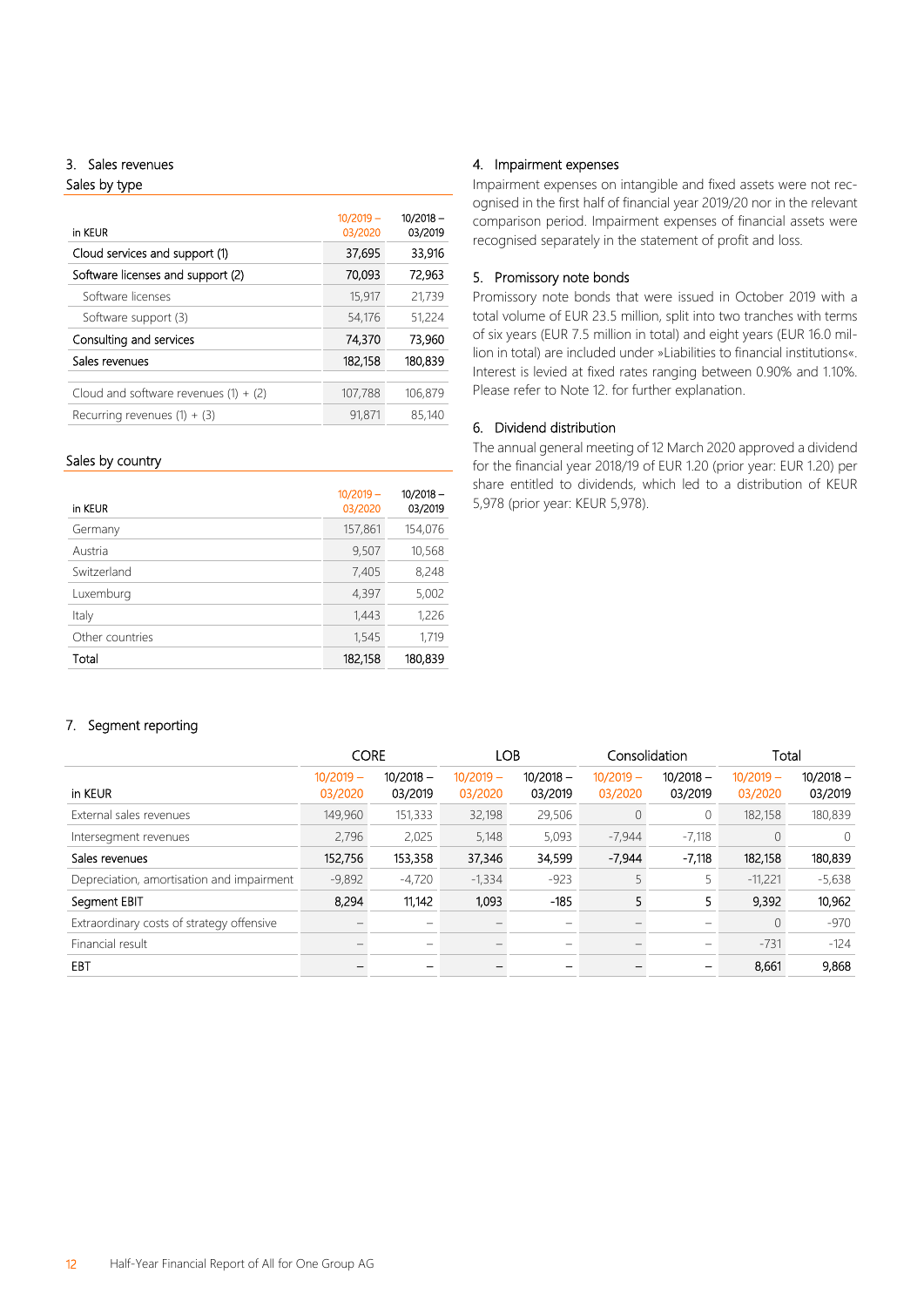## 8. Financial instruments: Disclosures at fair value

In all valuation categories with the exception of finance lease receivables, liabilities to financial institutions and lease liabilities, the carrying amounts always represent a reasonable approximation of the fair value.

|                                          | Carrying amount |                | Fair value     |                |  |
|------------------------------------------|-----------------|----------------|----------------|----------------|--|
| in KEUR                                  | 31.03.<br>2020  | 30.09.<br>2019 | 31.03.<br>2020 | 30.09.<br>2019 |  |
| Finance lease receivables                | 10,478          | 10,665         | 10,506         | 10,819         |  |
| Liabilities to financial<br>institutions | 46,855          | 23,403         | 46,610         | 24,008         |  |

## 9. Contingent liabilities and other financial obligations not reported on the balance sheet

A commitment to invest in fixed assets exists in the amount of KEUR 489 (30 Sep 2019: KEUR 2,951). Starting on 1 October 2019, operating lease liabilities are stated in accordance with the requirements of IFRS 16 (see Note 2). The Group has concluded a property rental contract, which had not begun as of 31 March 2020, and will lead to future lease instalments totalling EUR 1.2 million for the next seven years.

## 10. Related party transactions

There have been no substantial changes in our relationships with related parties compared to 30 September 2019. All transactions are settled at arm's length conditions. For further details, please refer to Note 23. in the notes to the consolidated financial statements for financial year 2018/19.

## 11. Auditors

The annual general meeting of 12 March 2020 elected the Frankfurt am Main branch of BDO AG Wirtschaftsprüfungsgesellschaft, Hamburg, to audit the annual financial and consolidated financial statements for financial year 2019/20.

## 12. Subsequent events

Under agreements governing promissory note bonds (October 2019) we received a forward tranche as of 30 April 2020 (value date: 30 Apr 2020) with a term of 6.5 years (EUR 10.0 million in total). The purpose of the forward tranche was mainly to pay off a residual tranche of EUR 8.5 million as of 30 April 2020. Interest is fixed at 1.00%.

The annual general meeting on 12 March 2020 adopted a resolution to convert All for One Group AG into a European joint stock corporation (»All for One Group SE«). The corresponding resolutions were submitted to the commercial register on 20 April 2020 and registration of the conversion requested. This registration has not yet been completed.

No further events subject to disclosure occurred since 31 March 2020.